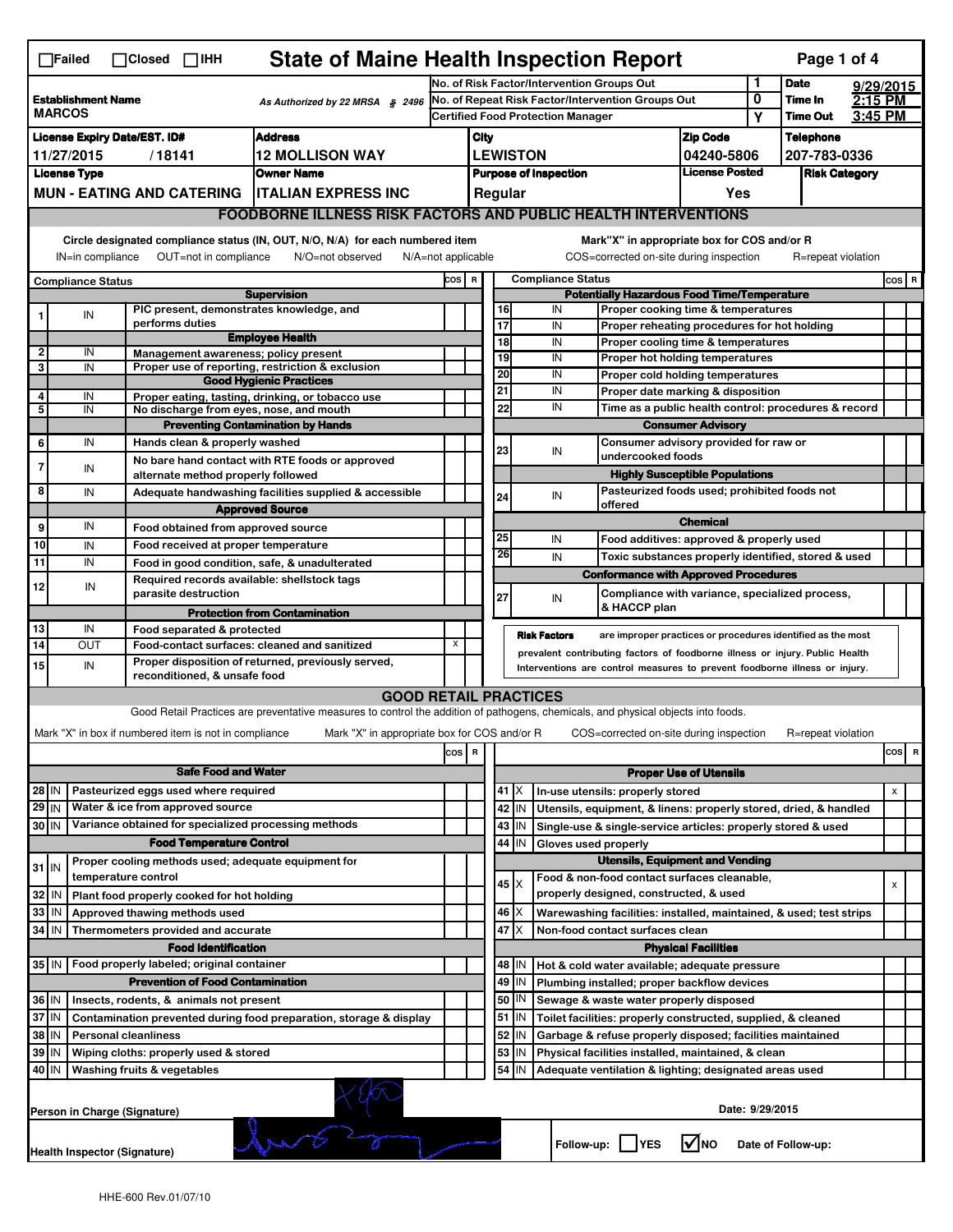|                                                      | Page 2 of 4                              |  |                                 |                          |                        |                                  |  |  |  |  |  |
|------------------------------------------------------|------------------------------------------|--|---------------------------------|--------------------------|------------------------|----------------------------------|--|--|--|--|--|
| <b>Establishment Name</b>                            |                                          |  | As Authorized by 22 MRSA § 2496 | 9/29/2015<br><b>Date</b> |                        |                                  |  |  |  |  |  |
| <b>MARCOS</b>                                        |                                          |  |                                 |                          |                        |                                  |  |  |  |  |  |
| License Expiry Date/EST. ID#<br>11/27/2015<br>/18141 | <b>Address</b><br><b>12 MOLLISON WAY</b> |  | City / State<br><b>LEWISTON</b> | /ME                      | Zip Code<br>04240-5806 | <b>Telephone</b><br>207-783-0336 |  |  |  |  |  |
| <b>Temperature Observations</b>                      |                                          |  |                                 |                          |                        |                                  |  |  |  |  |  |
| Location                                             | <b>Temperature</b>                       |  |                                 | <b>Notes</b>             |                        |                                  |  |  |  |  |  |
| wash cycle                                           | 160                                      |  |                                 |                          |                        |                                  |  |  |  |  |  |
|                                                      |                                          |  |                                 |                          |                        |                                  |  |  |  |  |  |
| sandbar                                              | 38                                       |  |                                 |                          |                        |                                  |  |  |  |  |  |
|                                                      |                                          |  |                                 |                          |                        |                                  |  |  |  |  |  |
| walk-in cooler                                       | 40                                       |  |                                 |                          |                        |                                  |  |  |  |  |  |
|                                                      |                                          |  |                                 |                          |                        |                                  |  |  |  |  |  |
| hot water                                            | 110 plus                                 |  |                                 |                          |                        |                                  |  |  |  |  |  |
|                                                      |                                          |  |                                 |                          |                        |                                  |  |  |  |  |  |
| rinse cycle                                          | 180                                      |  |                                 |                          |                        |                                  |  |  |  |  |  |
|                                                      |                                          |  |                                 |                          |                        |                                  |  |  |  |  |  |

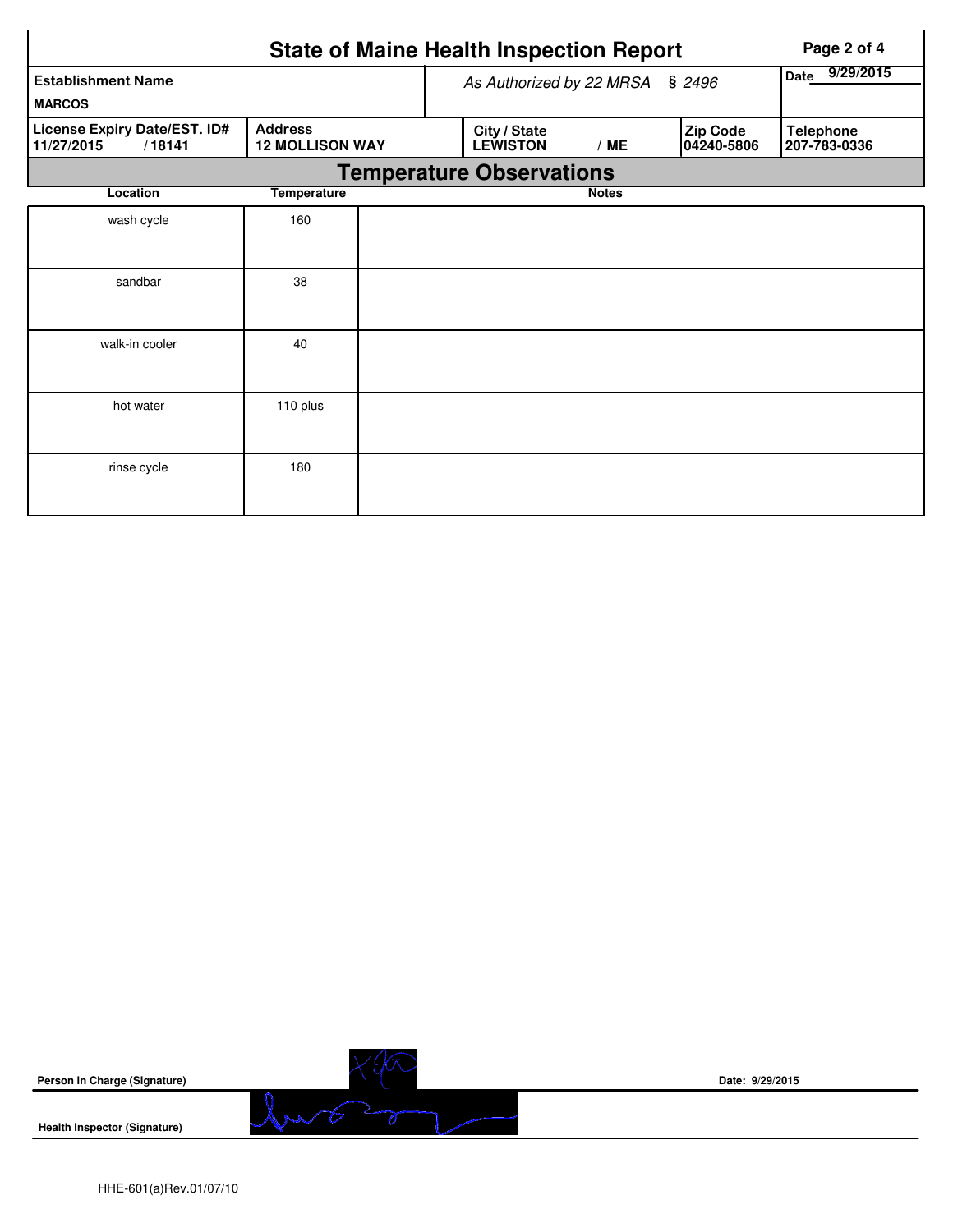| <b>State of Maine Health Inspection Report</b>                                                                                                     |                                                                                                       |                                 |           |                               |                          |  |  |  |  |
|----------------------------------------------------------------------------------------------------------------------------------------------------|-------------------------------------------------------------------------------------------------------|---------------------------------|-----------|-------------------------------|--------------------------|--|--|--|--|
| <b>Establishment Name</b>                                                                                                                          |                                                                                                       |                                 |           |                               | 9/29/2015<br><b>Date</b> |  |  |  |  |
| <b>MARCOS</b>                                                                                                                                      |                                                                                                       |                                 |           |                               |                          |  |  |  |  |
| <b>License Expiry Date/EST. ID#</b><br>11/27/2015<br>/18141                                                                                        | <b>Address</b><br><b>12 MOLLISON WAY</b>                                                              | City / State<br><b>LEWISTON</b> | <b>ME</b> | <b>Zip Code</b><br>04240-5806 |                          |  |  |  |  |
| <b>Observations and Corrective Actions</b>                                                                                                         |                                                                                                       |                                 |           |                               |                          |  |  |  |  |
| Violations cited in this report must be corrected within the time frames below, or as stated in sections<br>8-405.11 and 8-406.11 of the Food Code |                                                                                                       |                                 |           |                               |                          |  |  |  |  |
| 14: 4-601.11.(A): C: Equipment food-contact surfaces and utensils are not clean to sight and touch.                                                |                                                                                                       |                                 |           |                               |                          |  |  |  |  |
| INSPECTOR NOTES: clean slicer corrected on site                                                                                                    |                                                                                                       |                                 |           |                               |                          |  |  |  |  |
| 41: 3-304.12: N: Improper between-use storage of in-use utensils.                                                                                  |                                                                                                       |                                 |           |                               |                          |  |  |  |  |
| INSPECTOR NOTES: need scoops with handles corrected on site                                                                                        |                                                                                                       |                                 |           |                               |                          |  |  |  |  |
| 45: 4-101.11.(D): N: Utensils or equipment food contact surfaces not smooth / easily cleanable.                                                    |                                                                                                       |                                 |           |                               |                          |  |  |  |  |
| INSPECTOR NOTES: handle on knife broken--discareded corrected on site                                                                              |                                                                                                       |                                 |           |                               |                          |  |  |  |  |
|                                                                                                                                                    | 45: 4-204.12: N: Equipment openings, closures and deflectors are improperly designed and constructed. |                                 |           |                               |                          |  |  |  |  |
| INSPECTOR NOTES: replace seals on ice machine and sandwich bar                                                                                     |                                                                                                       |                                 |           |                               |                          |  |  |  |  |
|                                                                                                                                                    |                                                                                                       |                                 |           |                               |                          |  |  |  |  |
| 46: 4-302.14: N: No chemical test kit available.<br><b>INSPECTOR NOTES: needed</b>                                                                 |                                                                                                       |                                 |           |                               |                          |  |  |  |  |
|                                                                                                                                                    |                                                                                                       |                                 |           |                               |                          |  |  |  |  |
| 47: 4-601.11.(B): C: Food contact surfaces of cooking equipment not clean.                                                                         |                                                                                                       |                                 |           |                               |                          |  |  |  |  |
| INSPECTOR NOTES: clean cooking equipment                                                                                                           |                                                                                                       |                                 |           |                               |                          |  |  |  |  |
|                                                                                                                                                    |                                                                                                       |                                 |           |                               |                          |  |  |  |  |
|                                                                                                                                                    |                                                                                                       |                                 |           |                               |                          |  |  |  |  |